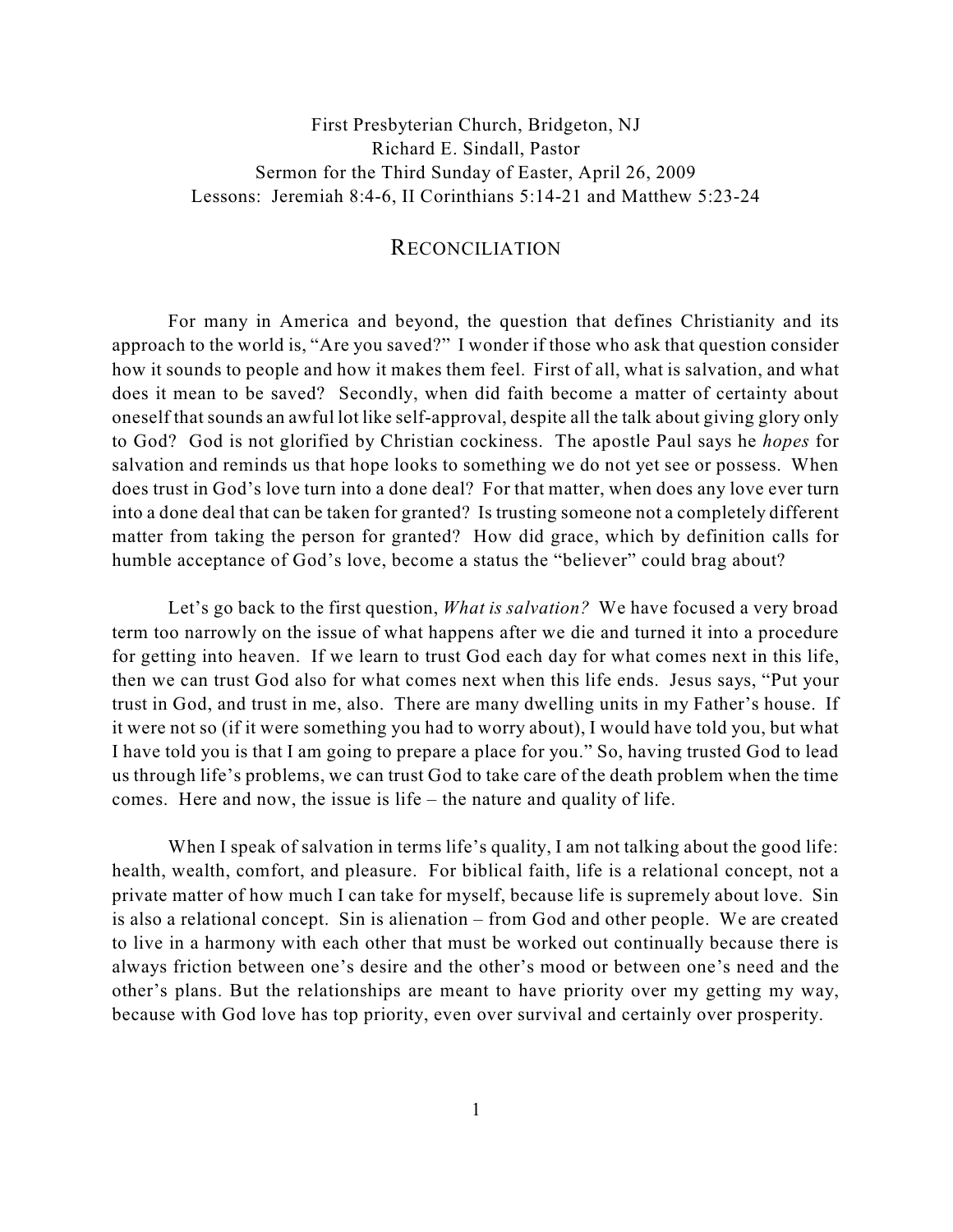Because life and sin are both relational matters, so is salvation. It must be; otherwise it could address neither sin nor life. salvation is the triumph of love over estrangement, trust over fear and suspicion, and hope over discouragement. Therefore, salvation can never be reduced to a formula that fits everyone in every situation. It is an ongoing interaction with the love and mercy of God, an ongoing deliverance from my false self and my false life, and an ongoing release from all that would drag me down into death and despair.

The particular work of salvation in which God works with us to deliver us from the failures, sins, and hurts of our past I call redemption. "What's done is done," we say, and so it is, but what's done can still be changed *in its effect upon us in the present and future*. No, I cannot change what was done, but with God's grace I can change what it does to me and makes me do to others.

Paul offers us also another term for the work of salvation. Because sin is alienation from God and other people, the apostle speaks to us of *reconciliation*. In Christ, God brings the estranged together.

I always feel a danger in talking about reconciliation because I'm afraid someone is going to take the message as God's call to step back into a destructive, abusive relationship, and that's wrong. Reconciliation with another person counts as salvation only if and when the relationship itself is set right so that both can love freely and live freely. God does not tell us to jump back into the pit of an abusive relationship. Sometimes redemption can happen only in the mind, heart, and soul of the person who has been injured by a bad relationship that cannot be restored and should not be reentered. Only with that warning, do I feel safe talking about reconciliation as the saving work of God.

Paul calls us to be reconciled *with God*, which is primary, but Jesus reminds us that reconciliation with God cannot stand alone. Those who love God must love their sisters and brothers, also, and the Spirit of God never stops expanding the circle, including more people as our sisters and brothers. *So, leave your gift before the altar and go work things out with your sister or brother.*

We must not get too literal. If I had to right every wrong and patch every tear in every relationship I have before I could approach God, I would never approach God at all. And which comes first in time, seeking God or trying to heal the hurts in my relations with others? Jesus is telling us not to practice religion *instead of* striving for healing, understanding, justice, and compassion with other people. Salvation cannot happen in the sanctuary or the place of private prayer if I have no concern for its happening in my personal relationships, social responsibilities, and business dealings. I can't take care of my soul with religion while leaving every other part of my life to greed and selfishness.